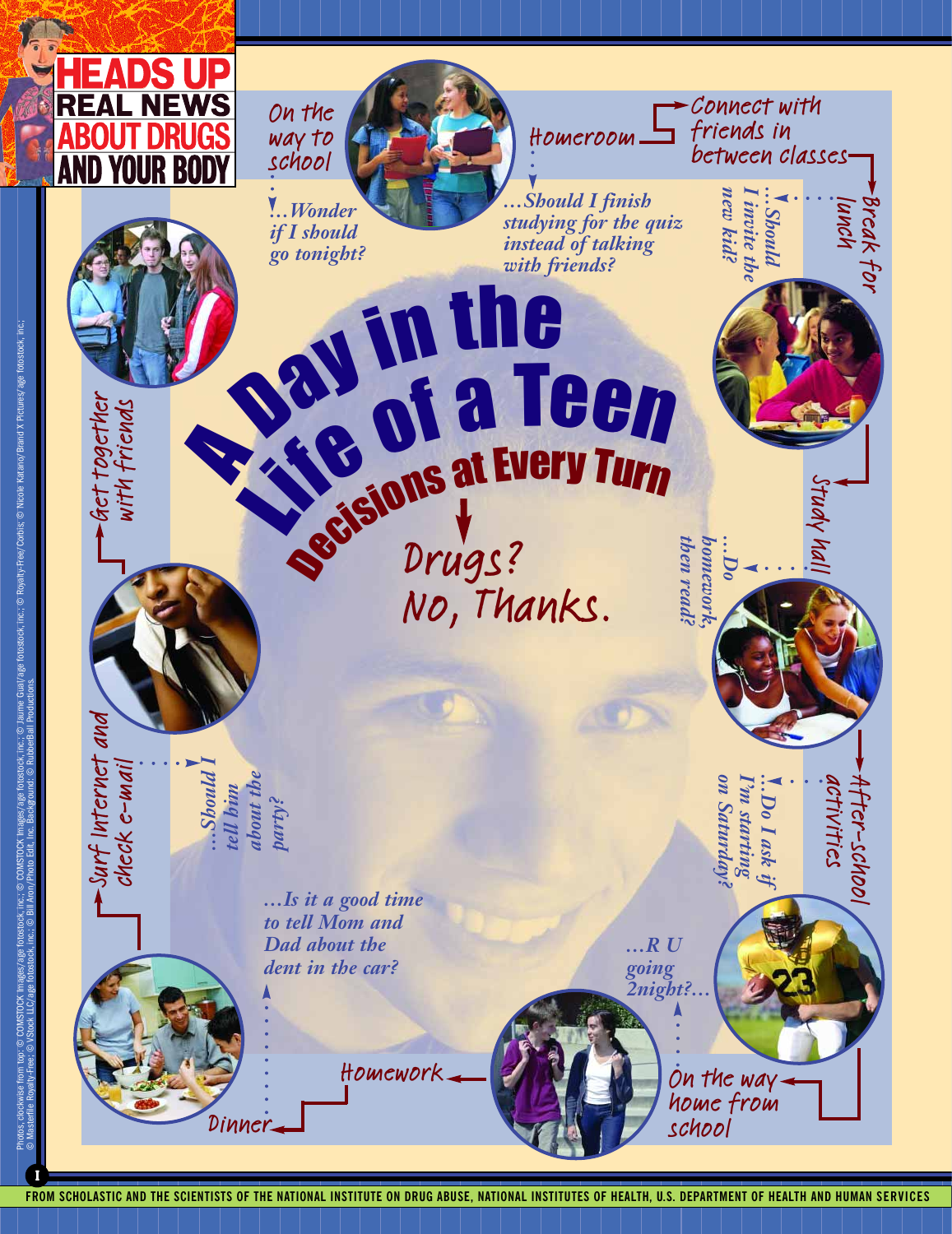### **WWW.SCHOLASTIC.COM/HEADSUP**

#### **HEADS UP:**  The Way to Go

As a teen, you lead a life jampacked with a thousand things. All day long you may participate in activities and interactions in and out of school, including team sports, going to parties, going to the library, hanging out with friends at the mall, studying, surfing the Internet, group activities, and text-messaging. The list goes on and on. If you think about it, you make a lot of choices while you're doing these activities and during the rest of your day. Some are big and some are small,

but everything you do and say involves making a decision.

While you may not ever be faced

with this situation, someday you may be confronted by a friend or a stranger with an offer to take drugs. What would you do? This article discusses making tough decisions in social settings where drugs may be offered to you, as well as the harmful effects that those drugs cause. A big factor in deciding what to do is understanding what can happen—the outcome or

consequence of your choices.

You'll find out the facts and

dangers of drug abuse as you continue reading, and you'll learn what you can do—and say—to protect yourself and navigate through social situations. Making decisions that seem uncool in front of your peers can be hard. But making decisions that can harm you can lead to dangerous consequences short-term and long-term.

### **HEADS UP:** You're Normal

As part of their public-health mission to research the health effects and impact of drugs, scientists at the National Institute on Drug Abuse (NIDA) study trends on the number of teens abusing drugs, the kinds of drugs they abuse, and teens' perceptions of drug availability and the harmfulness of using drugs.

NIDA's mission is scientific but also includes sharing its research findings with the public, so its scientists seek to educate young people on the damage that drug

> abuse and addiction can cause to their bodies and lives. Elizabeth Robertson, NIDA's

chief of prevention research, says that "teens tend to believe that other teens are using a lot more drugs, alcohol, and tobacco than they are." In fact, researchers from the annual NIDA-funded Monitoring the Future (MTF) study found that more than 70 percent of 10th-graders in 2005 had not used illicit drugs in the year prior to their being surveyed. This is important to know. When

> you *don't* abuse drugs, you are in the majority with other teens

around the country. That's the good news. The reality is that one person using drugs is one too many: Drug abuse may destroy not only the life of the abuser, but the lives of those around him or her as well.

The MTF study also reveals the drugs that are most frequently abused by teens: prescription drugs, marijuana, alcohol, nicotine,

**100% Percentage of Teens Surveyed in 2005 Who Did Not Try Any Illicit Drug in the Past 12 Months\* and Those Who Did**



methamphetamine, inhalants, and MDMA (ecstasy). While these may seem like harmless "party drugs," each carries serious side effects, both in the short and long term. Drug abuse can wreak havoc on your body, your current and future health, and your social circles, which most teens want to preserve.

### **HEADS UP:** It's All in Your Head

When you're with your friends, why does it seem so hard to say or do something other than what they're doing? A big reason has to do with the way your brain is wired. "The brain is built to learn by imitating," says Jay Giedd, MD, who has spent a lot of time researching teenagers' brains (see sidebar). "Young children imitate their parents; adolescents imitate their peers."

**II**

*"I just wanted to fit in, but it didn't feel right to go along with what everyone was doing."***—Stacey, age 13**

*"We got to the party, and it was so out of control. I should have just left."* **—Casey, age 16**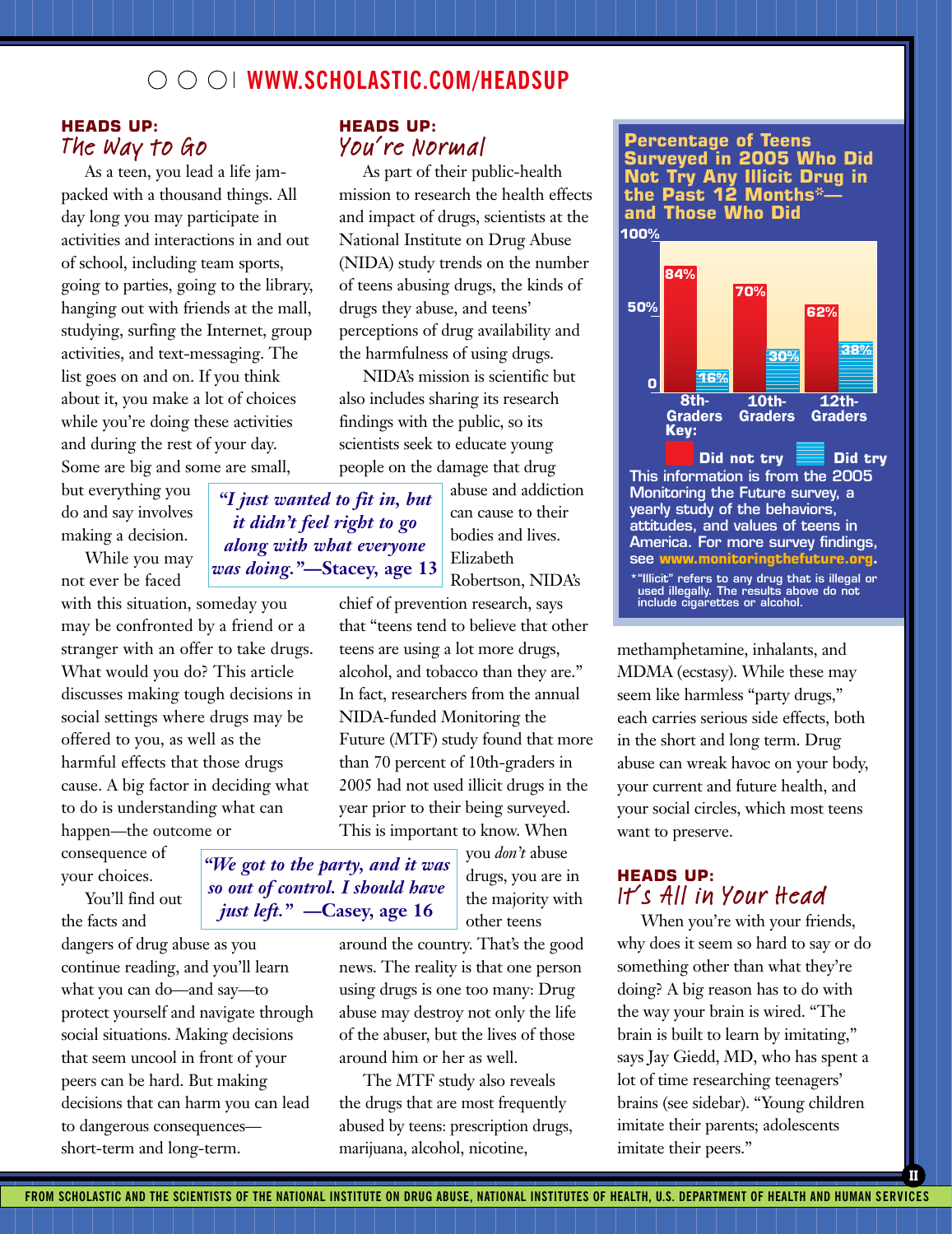

## **The Teen Brain: A Work in Progress**

**Jay Giedd, MD, and his colleagues at the National Institute of Mental Health spent 15 years using MRI (magnetic resonance imaging) to map teens' brains. From early childhood through the teen years, participants came in every two years to have their brains scanned and studied.**

**This cutting-edge research gives the first-ever look inside the teen brain. It reveals that the teen brain is a work in progress. "The fact that your brain is still changing creates enormous abilities to learn," says Dr. Giedd, adding, "Following the living, growing brain in the same individuals over time really has been the key to understanding the path of development."**



These images show 15 years of brain development for a healthy person, aged 5 to 20. The areas in red show parts of the brain that are still changing; the blue shows areas that are developed. The prefrontal cortex, indicated by the red circles, is the last part of the brain to develop. It is responsible for decision making and impulse control. As a person grows, his or her brain develops and matures, as the progression of the blue area shows.

© 2004 National Academy of Sciences, U.S.A. Gogtay, Nitin,<br>Giedd, Jay N., et al. "Dynamic mapping of human cortical<br>development during childhood through early adulthood."<br>PNAS USA. 2004 May 25; 101(21): 8,174–8,179. Epub 2 May 17, p. 8,178, fig. 3.

Dr. Giedd used brain-scanning techniques to determine that the prefrontal cortex—that's the part of the brain responsible for impulse control and decision making—does not fully develop in most people until around age 25.

Knowing this, picture yourself at a party watching friends abuse drugs. "Whatever else you might be reading or hearing, your brain is thinking, 'This is what my group does, and this is what I need to do to fit in,'" says Dr. Giedd. But is it?

Because a teen's prefrontal cortex is not fully developed, his or her brain relies on the limbic systems to

pleasure or excitement. But it also helps create feelings of drive and motivation, so that if you put your mind to something, you can

The Shape of Things

Research shows that *when teens think things through, they make good choices about risk*. That's important to know, because when you're a teenager, the pathways in your brain are strengthened each time you repeat an activity or skill. Your daily experiences—and decisions actually shape your brain. As you grow, the brain trims away pathways that aren't used. Those nerve connections that are used

make decisions. The limbic system is responsible for emotional reactions, especially those involving

accomplish it.

**HEADS UP:**

*started smoking marijuana. My friends and I agreed we'd stick together and not try it."***—Tasha, age 14**

what influences kids to abuse drugs is NIDAsponsored researcher Gilbert J. Botvin, Ph.D.,

professor at Weill Medical College of Cornell University and director of the school's Institute for Prevention Research. Dr. Botvin has developed successful prevention programs based on his research. He has proved that teaching kids to practice saying "no" in social settings is one of the best ways to help them avoid abusing drugs.

Most teens *start* using drugs in social situations. The first thing to do is learn how to say "no, thanks" in a casual way. You might think that other kids will make a big deal of it, but that's unlikely. "Kids and adults have an exaggerated view of the extent to which people are likely to pressure them to use substances," Dr. Botvin says.

advance? There are many different strategies and ways to say no to drugs. One person who has studied *"Some people in our class*

**HEADS UP:** Make a Plan

in advance.

How do you plan it out in

frequently through repeating skills or experiences are made stronger. So, the key is to make your

> experiences as positive and safe as possible—and that means thinking about things beforehand. If someone offers you drugs, you'll be more likely to give the answer you want if you've planned it out

**III**

Photo: © P. Sheandell/age fotostock, inc.